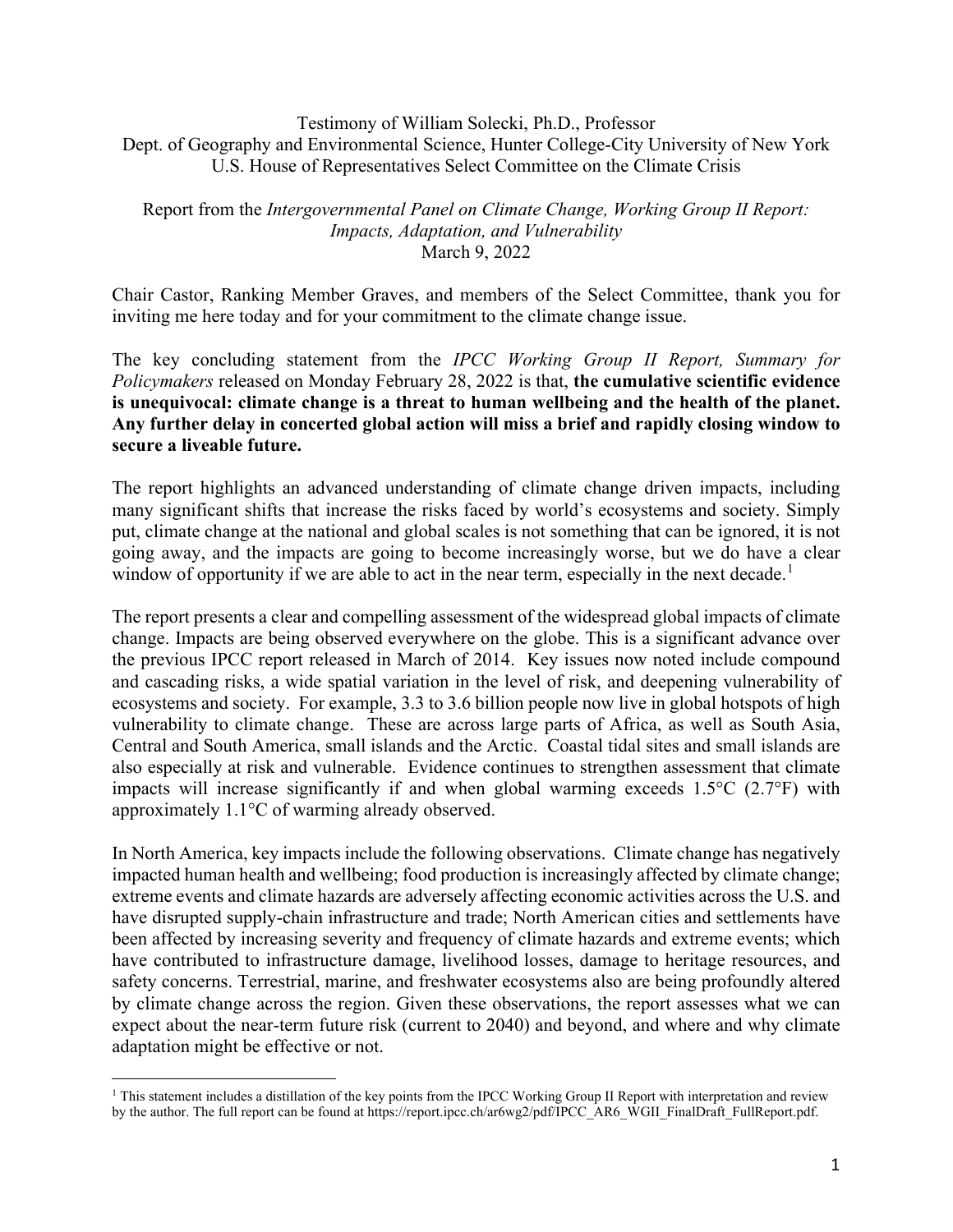## **1. NEAR-TERM FUTURE RISK (2021-2040) AND BEYOND**

In Chapter 14 of the report key near-term future risks for North America are assessed (Note – confidence levels from the report are included). Climate hazards are projected to intensify further across North America (very high confidence). Heat waves over land and in the ocean as well as wildfire activity will intensify; sub-Arctic snowpack, glacial mass and sea ice will decline (virtually certain); and sea level rise will increase at geographically differential rates (virtually certain). Humidity-enhanced heat stress, aridification, and extreme precipitation events that lead to severe flooding, erosion, debris flows, and ultimately loss of ecosystem function, life and property are projected to intensify (high confidence). With respect to specifics, health risks are projected to increase this century under all future emissions scenarios (very high confidence). Climate-induced redistribution and declines in North American food production are a risk to future food and nutritional security (very high confidence). Escalating climate change impacts on marine, freshwater, and terrestrial ecosystems (high confidence) will alter ecological processes (high confidence) and amplify other anthropogenic threats to protected and iconic species and habitats (high confidence).

## **2. CLIMATE ADAPTATION – WHAT IS WORKING, WHAT IS NOT, AND WHAT IS NEEDED**

Climate adaptation is a broad term associated with development of actions including policies and strategies that reduce the exposure, risk, and vulnerability of communities, assets, and economies and ecosystems to climate change. The good news is that the assessment reported that adaptation strategies are being planned, developed, and implemented to a greater and greater amount. Many pilot projects and local experiments are ongoing and exploring various types of infrastructural, technical, societal and ecosystem-based adaptation, providing a basis for ongoing improvement and scaling up. The bad news is that the scale of adaptation is not sufficient to meet the challenge of climate change, is in some cases leading to unintended outcomes, is not well coordinated, monitored or evaluated, and is at risk of rapidly losing its effectiveness because of shifts driven by climate change itself. Several key terms and concepts assessed in the report and presented below are relevant to this discussion.

**2.1 Adaptation gap** - The capacity to adapt to climate change is highly variable and there are increasing gaps between adaptation action taken and what's needed. Action on adaptation has increased but progress is uneven and societies are not adapting fast enough. This adaptation gap is largest among lower income marginalized communities. At the current rate of planning and implementation, the adaptation gap will continue to grow. In cities for example, we see globally that the gap between what can be adapted to and what has been implemented is uneven. The gap is larger for the poorest 20% of the population than for the wealthiest 20%. Adaptation options can be taken in every region and every sector to respond to climate change however, the assessment finds that the effectiveness of some action declines with increased warming, in turn, also creating a wider adaptation gap.

**2.2 Hard and soft limits to adaptation –** The capacity to adapt to climate change is associated with limits. Adaptation limits point to conditions at which an actor's objectives (or system needs) cannot be secured from intolerable risks through adaptive actions. Hard adaptation limits are present when no adaptive actions are possible to avoid intolerable risks. Soft adaptation limits are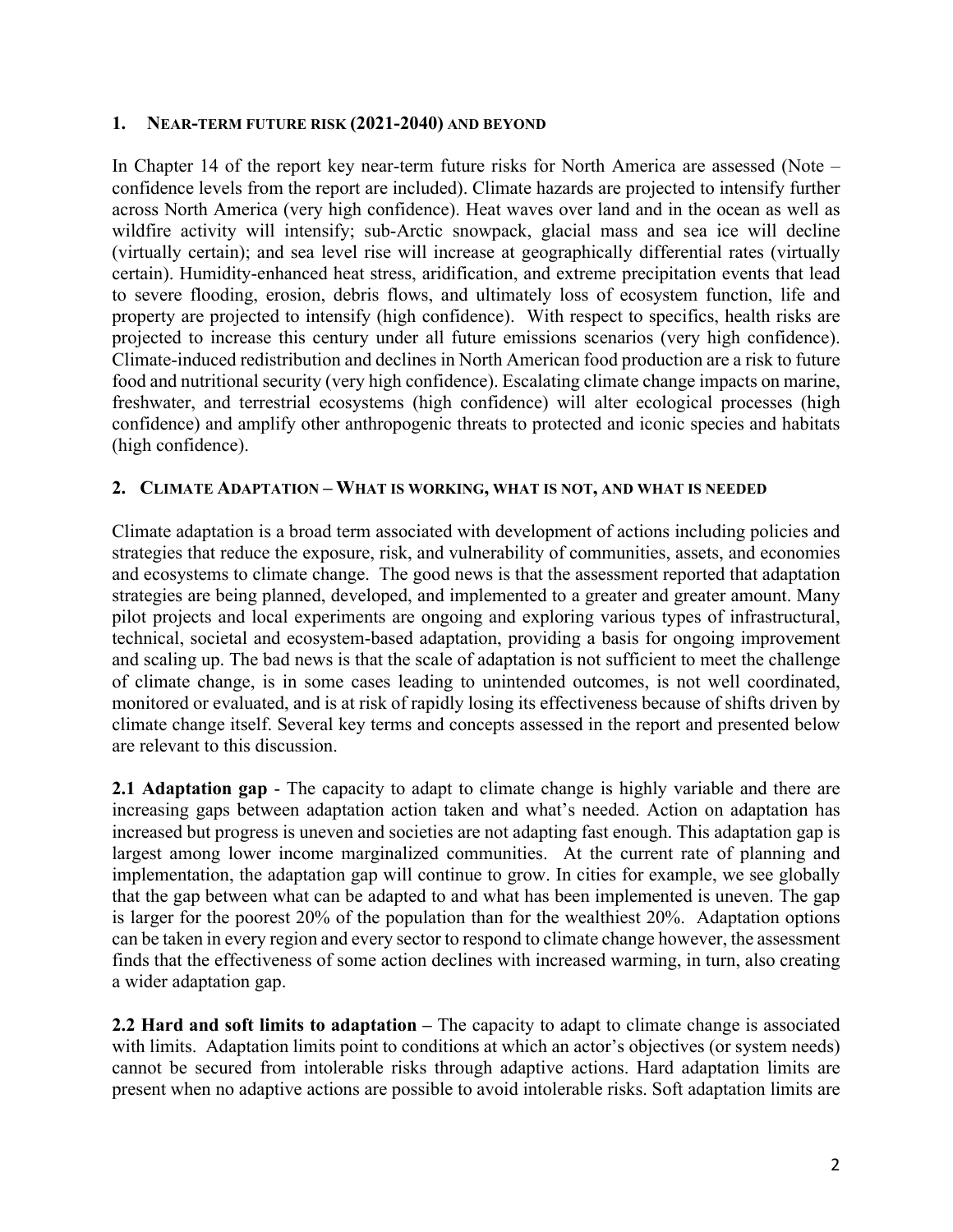present when options may exist but are currently not available to avoid intolerable risks through adaptive action. Poverty and inequality both present significant adaptation limits, resulting in unavoidable impacts for vulnerable groups. In cities, soft limits to adaptation are associated with low governance capacity, limited political commitment, limited financial support, lack of reliable information, and the legacy of past urban infrastructure investment that constrain how cities and settlements are able to adapt.

**2.3 Maladaptation** – The report also found increased evidence of maladaptation or adaptation actions that have unintended side-effects. Maladaptation may lead to increased risk of adverse climate-related outcomes, including via increased greenhouse gas (GHG) emissions, increased or shifted vulnerability to climate change, more inequitable outcomes, or diminished welfare, now or in the future. One example to highlight are hard infrastructure sea walls to protect against coastal flooding that might be not sufficient to fully protect against increased future risk of flooding. Also in the urban context, the shift to increased air conditioning use to protect against heat stress will increase GHG emissions. Overall, the report highlights that, cities and settlements are best protected when they use a range of strategies to adapt to climate change and hard infrastructure by itself can be maladaptive or less effective over time. Adaptation strategies are most effective when they are diverse and flexible in the face of dynamic climate risk conditions. The report also highlights the value of ecosystem approaches and nature-based strategies - i.e., green infrastructure that could also be considered in the urban adaptation portfolio.

**2.4 Climate equity and justice –** An emerging significant finding in the report is the critical role that justice and equity<sup>[2](#page-2-0)</sup> play in the levels of climate vulnerability, adaptation and broader scale responses. Vulnerability of populations to climate change differs substantially among and within regions, driven by patterns of intersecting socio-economic development, unsustainable ocean and land use, marginalization, historical and ongoing patterns of inequity, and governance. Inequity and poverty lead to soft adaptation limits, resulting in disproportionate exposure and impacts for most vulnerable groups. Furthermore, adaptation planning and implementation that do not consider adverse outcomes for different groups can lead to maladaptation, increasing exposure to risks, marginalizing people from certain socio-economic or livelihood groups, and exacerbating inequity. Conversely, inclusive governance that prioritizes equity and justice in adaptation planning and implementation leads to more effective and sustainable adaptation outcomes. Integrated and inclusive system-oriented solutions based on equity and social and climate justice reduce risks and enable climate resilient development.

**2.5 Enabling conditions for climate adaptation** - To accelerate and sustain adaptation requires political commitment and follow-through across all levels of government through legal, legislative and regulatory pathways; clear goals, defined responsibilities and commitments; access to and mobilizing adequate financial and technical resources; decision-support tools, cutting edge, actionable knowledge, and monitoring and evaluation to track progress; and inclusive governance that prioritizes equity and justice in adaptation planning and implementation.

<span id="page-2-0"></span><sup>&</sup>lt;sup>2</sup> In the report, justice is concerned with setting out the moral or legal principles of fairness and equity in the way people are treated, often based on the ethics and values of society. Social justice comprises just or fair relations within society that seek to address the distribution of wealth, access to resources, opportunity and support according to principles of justice and fairness. Climate justice comprises justice that links development and human rights to achieve a rights-based approach to addressing climate change.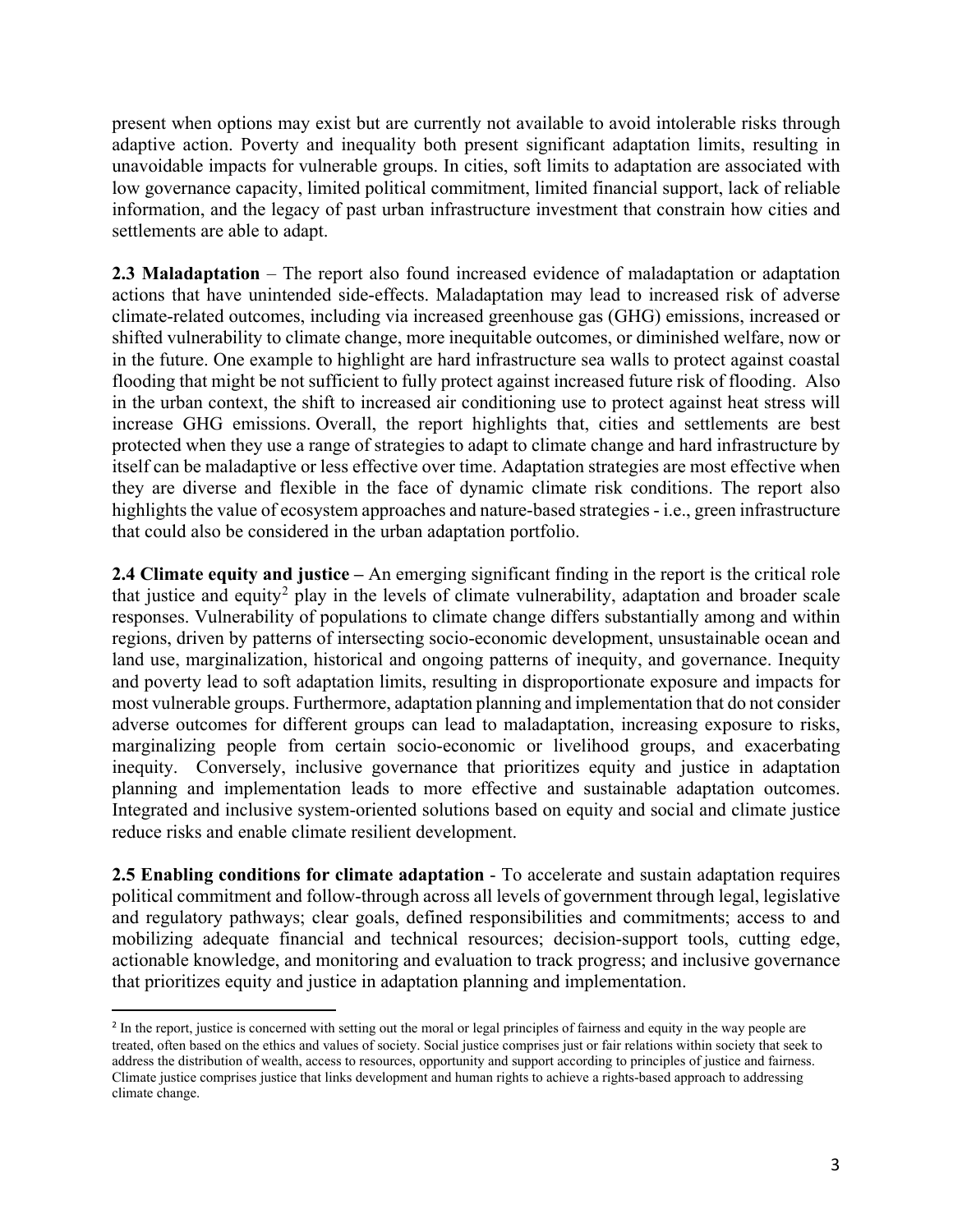**2.6 Monitoring and evaluation of adaptation** - Monitoring and evaluation (M&E) are key for iterative climate risk management, in particular tracking adaptation progress and learning about adaptation success and maladaptation. M&E application in the past five years has increased at the local, project and national level, but is still at an early stage and underutilized as a way to assess adaptation outcomes at longer timeframes. About one-third of world's countries have undertaken steps to develop national adaptation M&E systems, but fewer than half of these are reporting on implementation. The relative strength and weaknesses of different M&E approaches and their applicability have not been systematically assessed, but the diversity of approaches being used could provide a more comprehensive assessment of national and global adaptation progress.

## **3. WINDOW OF OPPORTUNITY AND INTEGRATED FLEXIBLE ADAPTATION RESPONSE**

While the report highlights growing climate risk facing ecosystems and society and the challenges associated with ongoing response efforts, the assessment also reveals a series of conditions, situations and pathways that provide increased effectiveness of climate adaptation. The report documents an existing yet rapidly closing window of opportunity to act to limit the most adverse climate change impacts. Action in the next ten years will be crucial. To take full advantage of this window of opportunity, one can consider rapidly enhancing current adaptation practice and simultaneously advancing adaptation practices and link them with strategies to rapidly reduce greenhouse gas emissions and prospects for economic development that will promote sustainable development. Given the rapidly increasing climate risk and complex and diverse local conditions, it is important to advance policies and practices that are flexible and adaptive to specific contexts. Overall, taking integrated action for climate resilience to avoid climate risk requires urgent decision making regarding the new built environment and the retrofitting existing designs, infrastructure and land use. The assessment defines a series of conditions associated with taking advantage of the current window of opportunity.

**3.1 Advance enabling conditions for effective adaptation** – The promotion of adaptation enabling conditions including political commitment and follow-through, institutional frameworks, policies and instruments with clear goals and priorities, enhanced knowledge on impacts and solutions, mobilization of and access to adequate financial resources, monitoring and evaluation, and inclusive governance processes can lead to more effective and equitable adaptation outcomes.

**3.2 Focus on synergies and co-benefits** – Investments in effective adaptation can be expected to reduce risks and damages as well as generate multiple benefits including improved productivity, innovation, health and wellbeing, food security and biodiversity conservation.

**3.3. Develop monitoring and evaluation capacity** – Monitoring and evaluation (M&E) of adaptation are critical for tracking progress and enabling effective adaptation. Although most of the monitoring of adaptation is focused towards planning and implementation, the monitoring of outcomes is critical for tracking the effectiveness and progress of adaptation. M&E facilitates learning on effective adaptation measures, and signals when and where additional action may be needed. M&E systems are most effective when supported by capacities and resources and embedded in enabling governance systems.